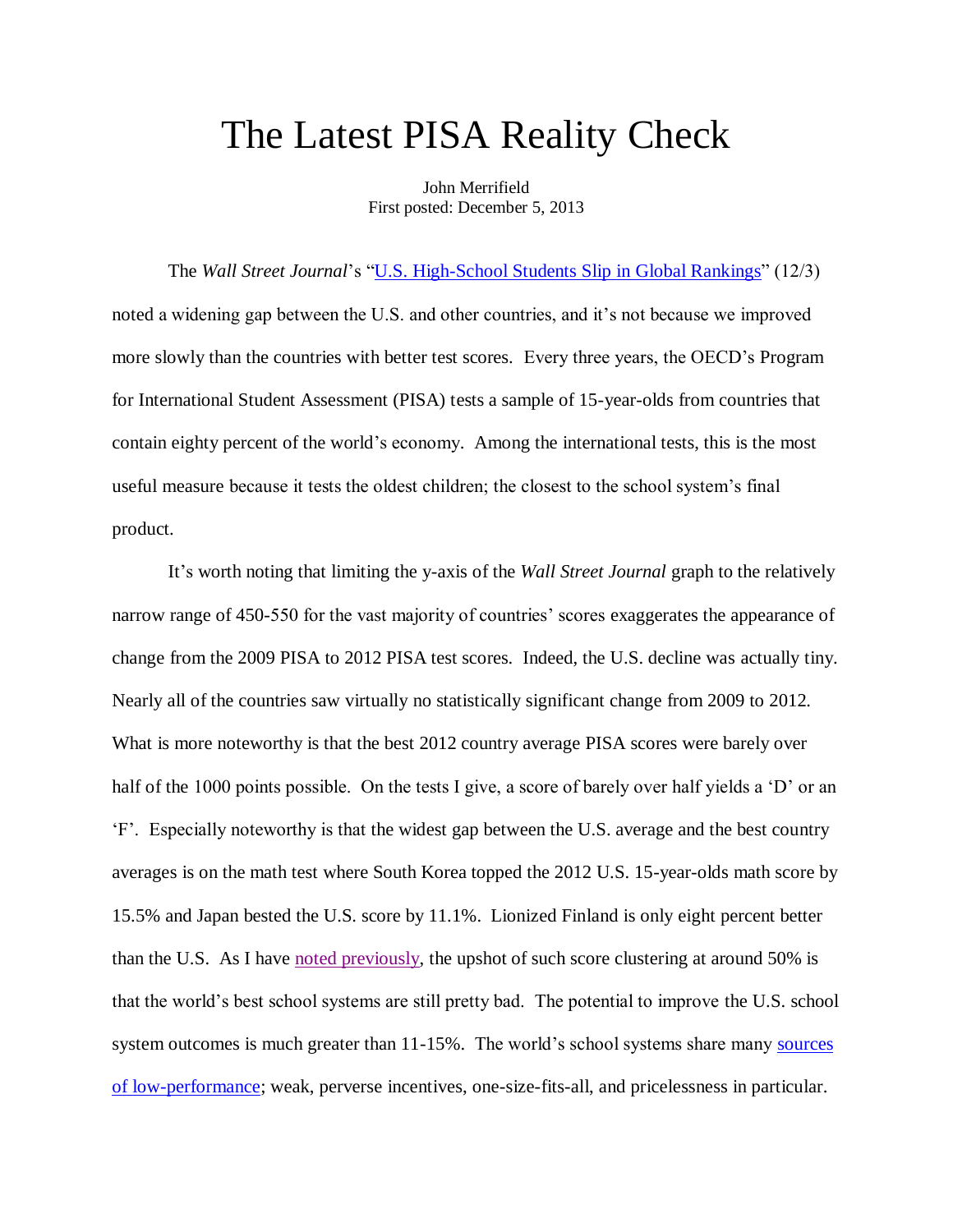[Update: later PISA results show tighter clustering; smaller differences between best and 'Nation at Risk' low performance levels.]

I'm stunned that I agree with the cited diagnoses of persistently low performance by our school system. U.S. Education Secretary [Arne Duncan](http://topics.wsj.com/person/D/Arne-Duncan/1135) called the results a "picture of educational stagnation." Indeed, they show that putting more pressure on a broken system is not helpful. Our de facto policy of increasing the appearance of top down accountability with increased testing and higher standards – our basic reform strategy for the last 30 years – has not been effective, and is probably not capable of being more effective than what we see in the world's slightly higher performing school systems. Indeed, quoting teacher union President Dennis Van Roekel, we are on the "wrong path," though I'm quite certain I don't share Mr. Roekel's vision of the right path. He says, "There is a road map out there, but we are not following it." Indeed; we are not following his map, or mine.

In, ["Teachers Union Blame Game,](http://online.wsj.com/news/article_email/SB10001424052702303497804579238102735182842-lMyQjAxMTAzMDAwNTEwNDUyWj)" Randi Weingarten of the American Federation of Teachers said that America's PISA performance shows that "this kind of top-down, testing, testing, testing, [and] choice and competition actually hasn't moved the needle." Yes, putting more pressure on a broken system is not helpful. I'm certain that Ms. Weingarten believes that "choice and competition" won't work, or she is attacking something that is almost non-existent in U.S. school systems because she's afraid that it will work, in part, by making teacher unions obsolete. I've argued that her assessment of past performance of "choice and competition" is correct because we haven't tried it yet. Even in the few places that have implemented tuition vouchers, tuition tax credits, education savings accounts, or chartered public schools, there are so many restrictions, including especially non-universal eligibility and [pricelessness](http://www.schoolsystemreformstudies.net/wp-content/uploads/2016/11/Time-to-End-Denial.pdf) in most cases, that the effects barely amount to weak rivalry; certainly not the full-blown market accountability